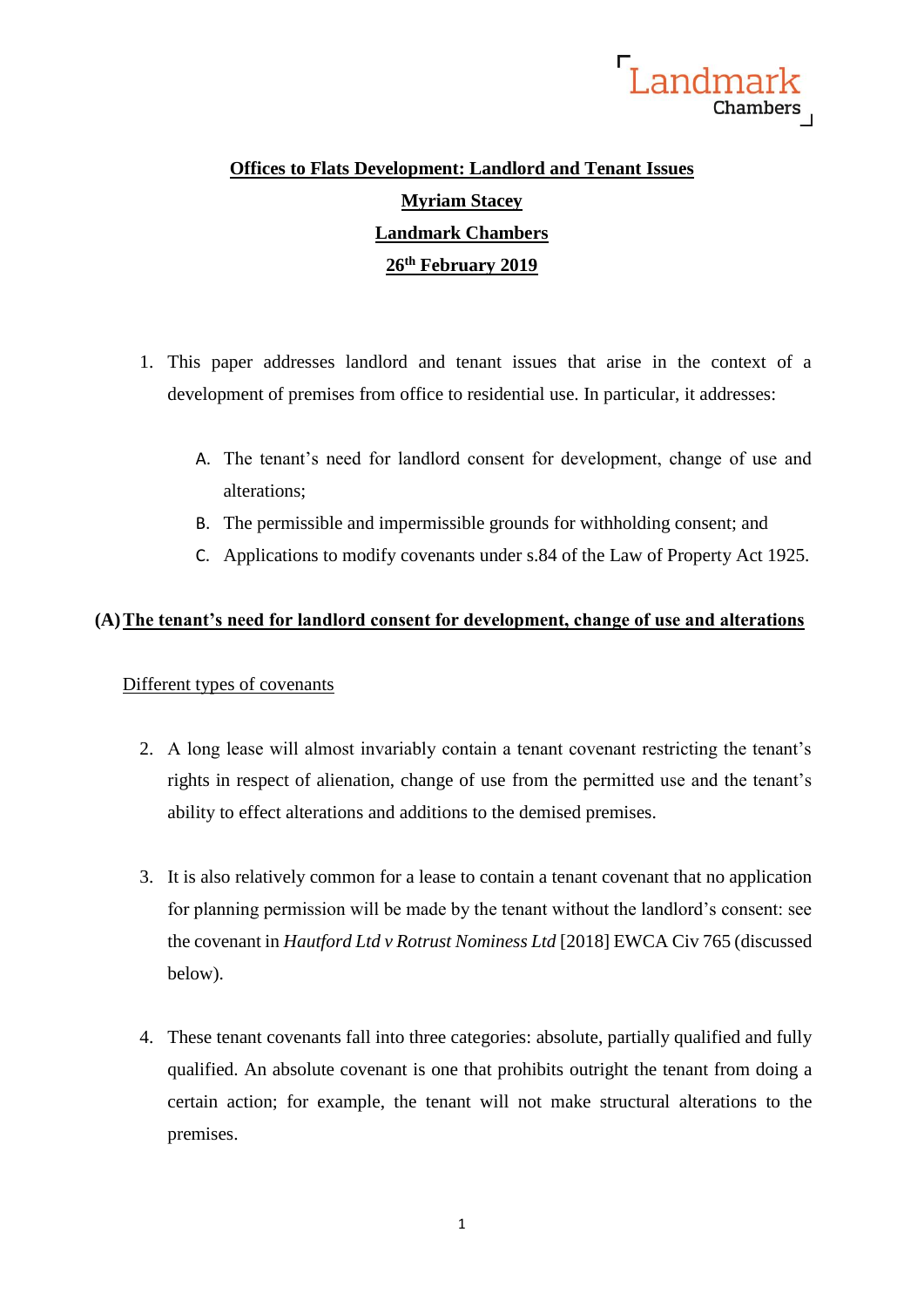

- 5. A partially qualified covenant is a covenant restricting the tenant from doing an action without the landlord's consent; for example, the tenant will not carry out structural alterations without the landlord's prior written consent.
- 6. A fully qualified covenant is a covenant restricting the tenant from doing an action without the landlord's consent, such consent not to be unreasonably withheld; for example, the tenant will not carry out structural alterations to the premises without the landlord's prior written consent, such consent not to be unreasonably withheld.

### The statutory overlay

- 7. The tenant's covenants must be read subject to section 19 of the Landlord and Tenant Act 1927.
- 8. S.19(2) provides that where there is a qualified covenant against the making of improvements, the landlord's consent shall not be unreasonably withheld:

*(2) In all leases whether made before or after the commencement of this Act containing a covenant condition or agreement against the making of improvements without a licence or consent, such covenant condition or agreement shall be deemed, notwithstanding any express provision to the contrary, to be subject to a proviso that such licence or consent is not to be unreasonably withheld; but this proviso does not preclude the right to require as a condition of such licence or consent the payment of a reasonable sum in respect of any damage to or diminution in the value of the premises or any neighbouring premises belonging to the landlord, and of any legal or other expenses properly incurred in connection with such licence or consent nor, in the case of an improvement which does not add to the letting value of the holding, does it preclude the right to require as a condition of such licence or consent, where such a requirement would be reasonable, an undertaking on the part of the tenant to reinstate the premises in the condition in which they were before the improvement was executed.*

9. A qualified covenant against alterations therefore becomes a fully qualified covenant against alterations, insofar as the alterations amount to improvements.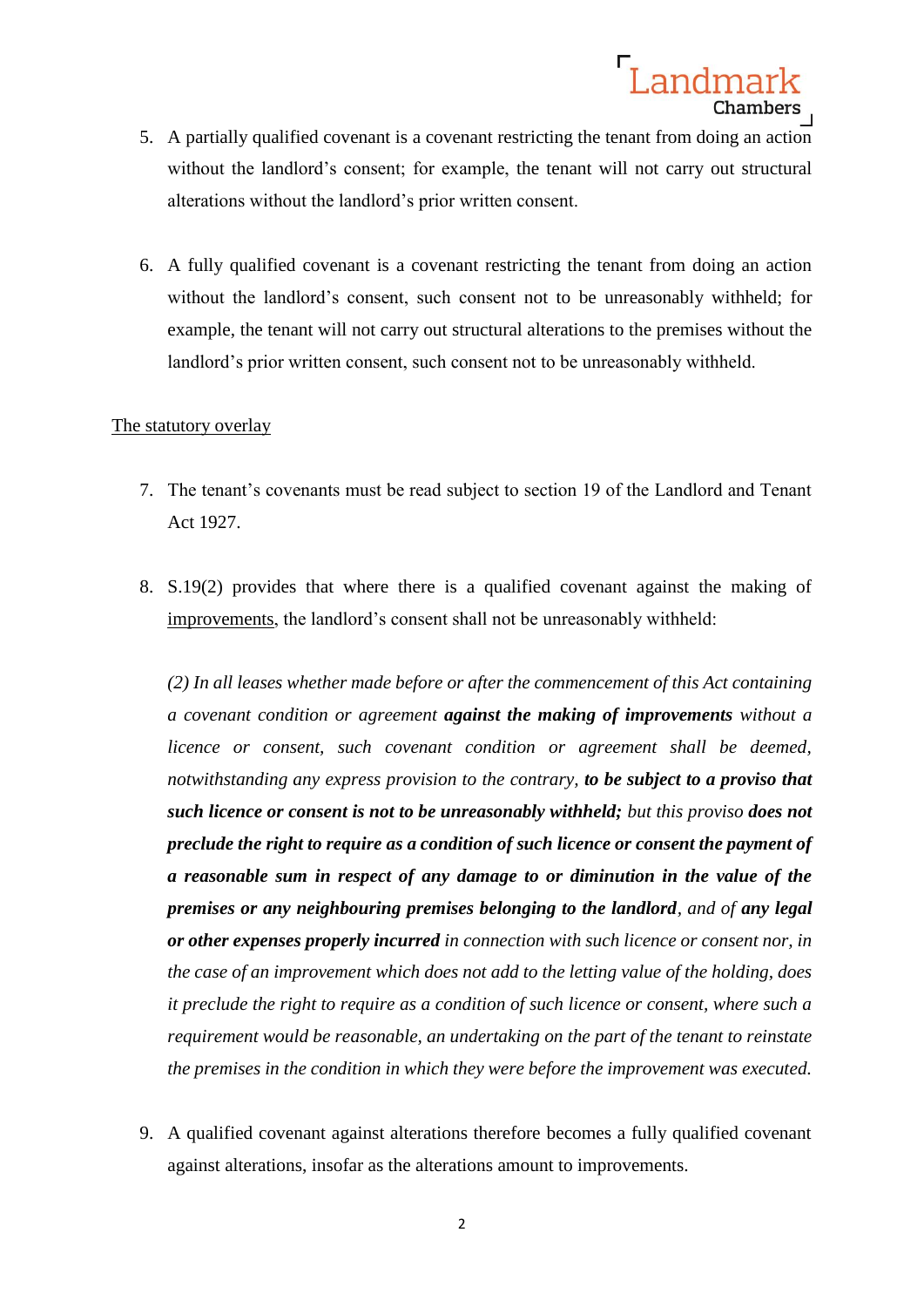

- 10. Note the exceptions to the application of this provision. It does not apply to leases of agricultural holdings, mining leases, protected or statutory tenancies or secure tenancies.
- 11. Improvements include any change to the demised premises which is of benefit to the tenant and/or renders the demised premises more convenient and comfortable to the tenant, judged from the perspective of the tenant: *FW Woolworth and Co v Lambert* [1937] Ch 37.
- 12. Regarding a covenant against change of use, there does not exist the same statutory proviso. However, s.19(3) of the 1927 Act provides:

*(3) In all leases whether made before or after the commencement of this Act containing a covenant condition or agreement against the alteration of the user of the demised premises, without licence or consent, such covenant condition or agreement shall, if the alteration does not involve any structural alteration of the premises, be deemed, notwithstanding any express provision to the contrary, to be subject to a proviso that no fine or sum of money in the nature of a fine, whether by way of increase of rent or otherwise, shall be payable for or in respect of such licence or consent; but this proviso does not preclude the right of the landlord to require payment of a reasonable sum in respect of any damage to or diminution in the value of the premises or any neighbouring premises belonging to him and of any legal or other expenses incurred in connection with such licence or consent.*

*Where a dispute as to the reasonableness of any such sum has been determined by a court of competent jurisdiction, the landlord shall be bound to grant the licence or consent on payment of the sum so determined to be reasonable.* 

13. The effect is that where a qualified covenant against alterations or a change of use applies, the landlord cannot charge any sum in the nature of a fine. However, this does not affect the landlord's entitlement to charge a reasonable sum for costs it incurs in consenting to the proposal: *Dong Bang Minerva (UK) v Davina* [1995] 1 E.G.L.R. 41.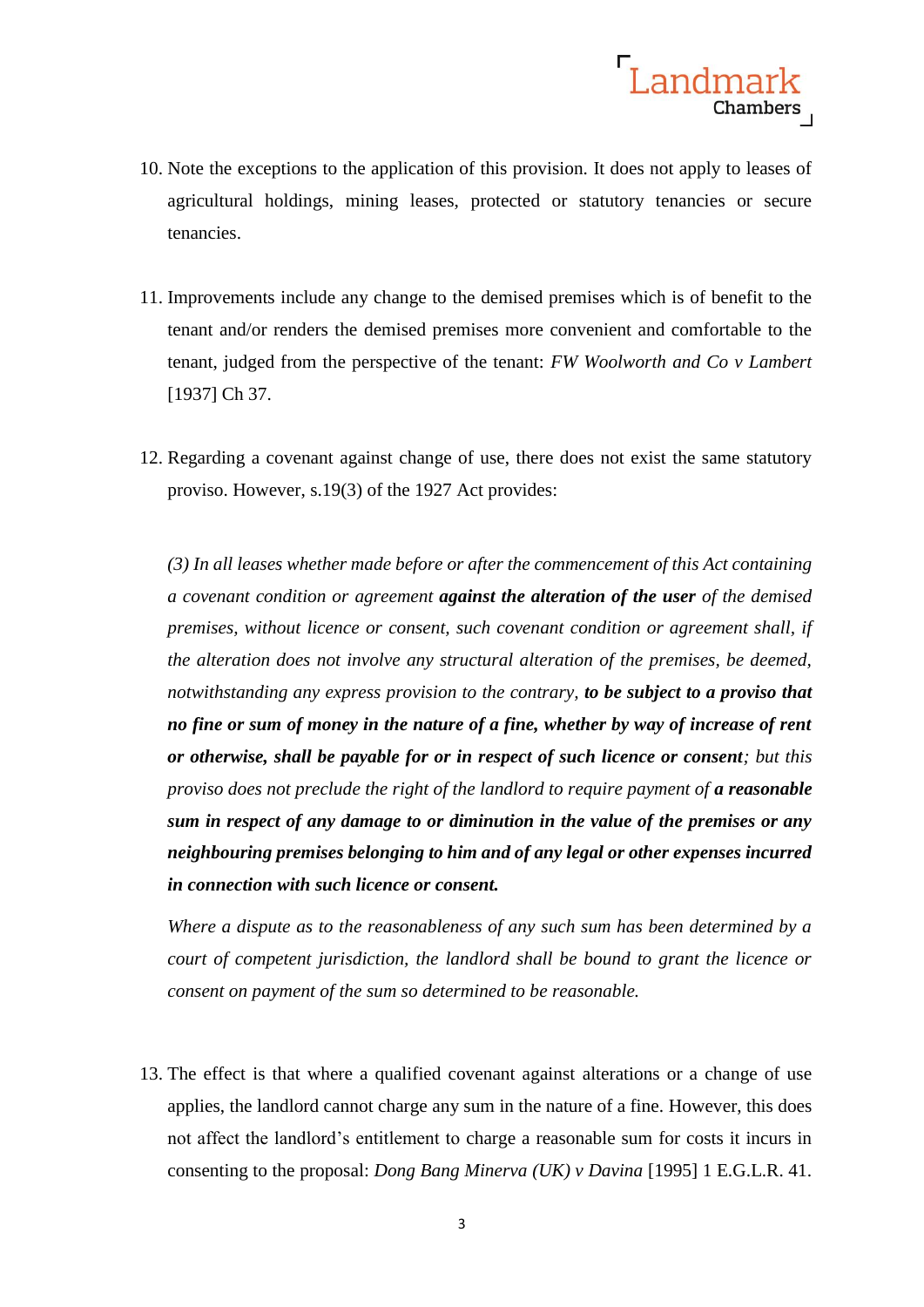This entitlement exists regardless of whether the lease specifically provides for this or not: *Holding & Management (Solitaire) Limited v Norton* [2012] UKUT 1. The sum charged must itself be reasonable in order for the withholding of consent on the nonpayment of the sum to be reasonable.

- 14. As to the amount that will considered reasonable, see the recent Court of Appeal decision in *No.1 West India Key Ltd v East Tower Apartments Ltd* [2018] EWCA Civ 250, in which the Court upheld the High Court's finding that a fee of £1,250 for landlord's legal fees for consent to assignment was unreasonable; £350 only was considered a reasonable sum.
- 15. In the absence of an express proviso that consent shall not be unreasonably withheld, either contractual or implied by statute, it will be difficult (if not impossible) to succeed in arguing that such a proviso can be implied at common law: *Pearl Assurance plc v Shaw [1985] 1 E.G.L.R. 92* and *Guardian Assurance Co. v. Gants Hill Holdings Ltd* [1983] 2 EGLR 36.
- 16. The Landlord and Tenant Act 1988 does not apply to applications for consent to alterations or change of use. Therefore, for these applications there is no statutory duty on the landlord sounding in damages and the burden of proving unreasonableness remains with the tenant.

### **(B) The permissible and impermissible grounds for withholding consent**

### General principles: when will a landlord be held to have unreasonably withheld consent?

- 17. The general principles applicable to assessing reasonableness are derived from the case law on alienation covenants in *International Drilling Fluids Ltd v Lousiville Investments (Uxbridge) Ltd* [1986] Ch. 513*.*
- 18. In *Iqbal v Thakrar* [2004] 3 E.G.L.R. 21 (CA) the principles were restated in the context of an application for consent to alterations: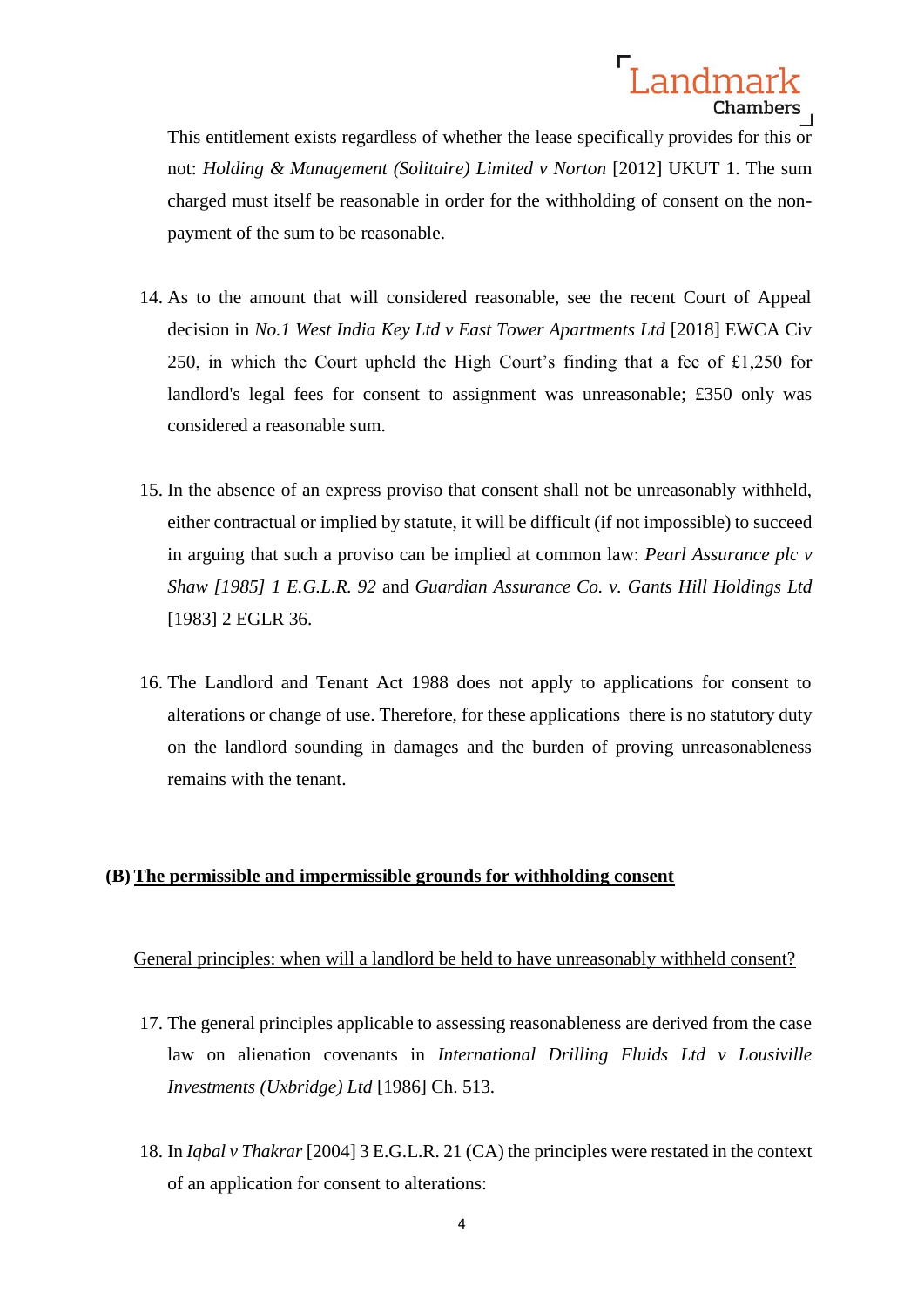

- *1. The purpose of the [covenant] is to protect the landlord from the tenant effecting alterations and additions that damage the property interests of the landlord.*
- *2. A landlord is not entitled to refuse consent on grounds which have nothing to do with his property interests.*
- *3. It is for the tenant to show that the landlord has unreasonably withheld his consent to the proposals that the tenant has put forward. Implicit in that is the necessity for the tenant to make sufficiently clear what his proposals are, so that the landlord knows whether he should refuse or give consent to the alterations or additions.*
- *4. It is not necessary for the landlord to prove that the conclusions that led him to refuse consent were justified, if they were conclusions that might be reached by a reasonable landlord in the particular circumstances.*
- *5. It may be reasonable for the landlord to refuse consent to an alteration or addition to be made, for the purpose of converting the premises to a proposed use even if not forbidden by the lease. But whether such refusal is reasonable or unreasonable depends on all the circumstances. For example, it may be unreasonable if the proposed use was a permitted use and the intention of the tenant in acquiring the premises to use them for that purpose was known to the freeholder when the freeholder acquired the freehold.*
- *6. While a landlord need usually only consider his own interests, there may be cases where it would be disproportionate for a landlord to refuse consent having regard to the effects on himself and on the tenant respectively.*
- *7. Consent cannot be refused on grounds of pecuniary loss alone. The proper course for the landlord to adopt in such circumstances is to ask for a compensatory payment.*
- *8. In each case, it is a question of fact depending on all the circumstances whether the landlord, having regard to the actual reasons that impelled him to refuse consent, acted unreasonably.*
- 19. A mixture of good and bad reasons for refusal will not automatically invalidate the refusal: *No.1 West India Key Ltd v East Tower Apartments Ltd (above).* The decisions in *British Bakeries (Midlands) Ltd v Michael Testler & Co Ltd* [1986] 1 EGLR 64 (Peter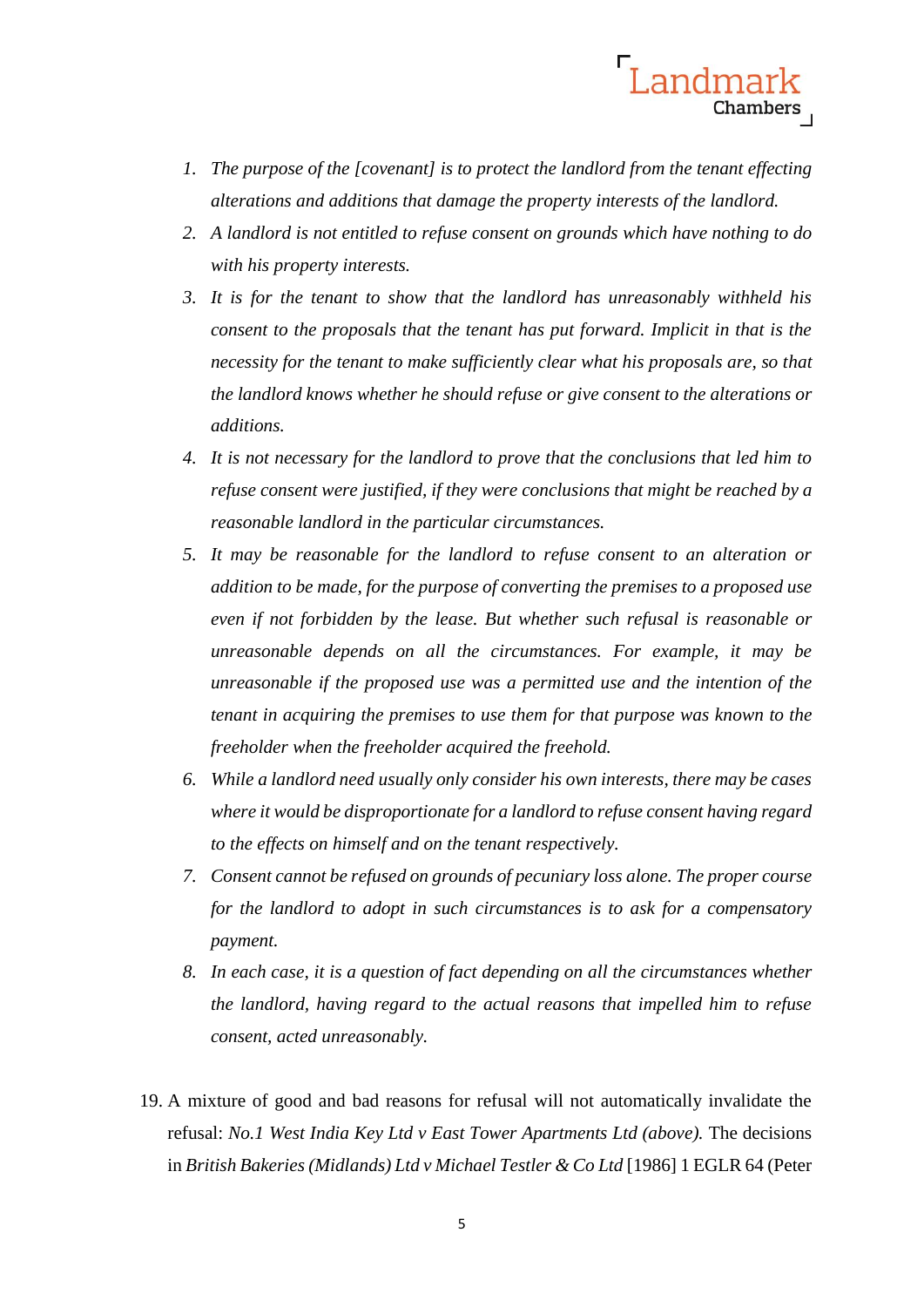Gibson J) and *BRS Northern Ltd v Templeheights Ltd* [1998] 2 EGLR 182 (Neuberger J) were authority for that proposition. Good reasons will not be infected by bad reasons if the former are freestanding and not dependent on the bad reasons.

20. However, if the good reasons are merely "makeweights" and not of causative value, this will not be sufficient. The decision to refuse may become "infected" and therefore unreasonable. As Lewison J stated in *No.1 West India Key* at [42]:

*the question is whether the decision to refuse consent was reasonable; not whether all the reasons for the decision were reasonable. Where, as here, the reasons were freestanding reasons each of which had causative effect, and two of them were reasonable, I consider that the decision itself was reasonable.*

### What will amount to good reasons for withholding consent to alterations?

- 21. Section 19(2) allows the landlord to request from the tenant a sum compensating him for damage or diminution in the value of the premises or neighbouring premises of his. The case law therefore centres on the reasonableness of the sum charged.
- 22. An objection by the landlord on the ground of pecuniary damage only is not a reasonable ground for refusing consent absolutely. If the landlord wishes to avail himself of his right to require as a condition of his consent the payment of a reasonable sum in respect of damage to or diminution in the value of premises, and expenses properly incurred, he must either ask for a particular sum or say that he would give his consent on the agreement by the tenant to pay what a tribunal might decide to be reasonable.
- 23. It has been held that a landlord may reasonably object to alterations on grounds based on aesthetic, artistic, historic or sentimental considerations: *Lambert v Woolworth & Co. [1938] Ch. 883.* However, this is subject to the need for the landlord to establish that the proposed alterations would damage his property interest – the reversion – which may be challenging.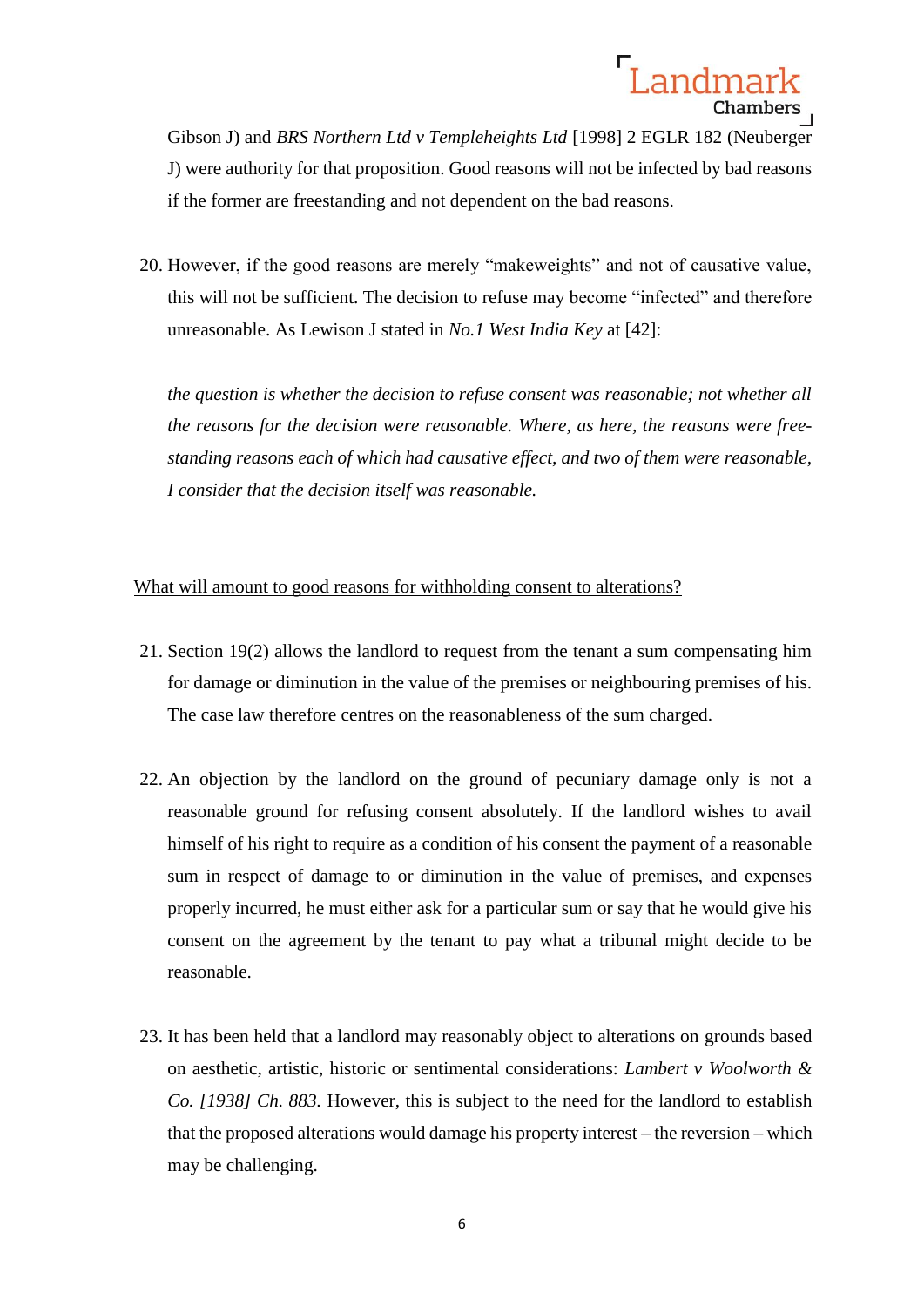

24. In *Iqbal v Thakrar* (above), it was held that the landlord was entitled to refuse on the basis of concerns about the structural integrity of the proposed alterations. It was not for the landlord to have to grant consent subject to a condition about structural integrity. The landlord was required only to consider the application as made by the tenant.

### What will amount to good reasons for withholding consent for change of use?

- 25. Where a tenant cannot change the use of the premises without the landlord's consent, such consent not to be unreasonably withheld, the same general principles set out above will apply. The landlord cannot refuse consent in order to secure a collateral advantage for himself. In the following cases it has been held that the landlord reasonably withheld consent to change of use:
	- A. where the reason for the refusal was the landlord's fear that the change of use would detract from the value of the property, might attract vandalism and detract from the economic fabric of the immediate area: *Tollbench v Plymouth City Council [1988] 1 E.G.L.R. 79*;
	- B. where the proposed change of use to retail use would involve the loss of the right under the planning acts to use the property as offices, with no certainty that the property could revert to office use, and the property was not physically suitable for retail use, consent was reasonably withheld: *Warren v Marketing Exchange for Africa* [1988] 2 E.G.L.R. 247*;*
	- C. where the proposed change of use would have resulted in "dead frontage" in a shopping centre: *OHS v Green Property Co* [1986] I.R. 39.
- 26. The landlord is entitled to consider its effect on his estate as a whole, and to his policies for the management and improvement of his estate, even though those policies were not extant at the date of grant of the lease: *Crown Estate Commissioners v Signet Group*  [1996] 2 E.G.L.R. 200*.*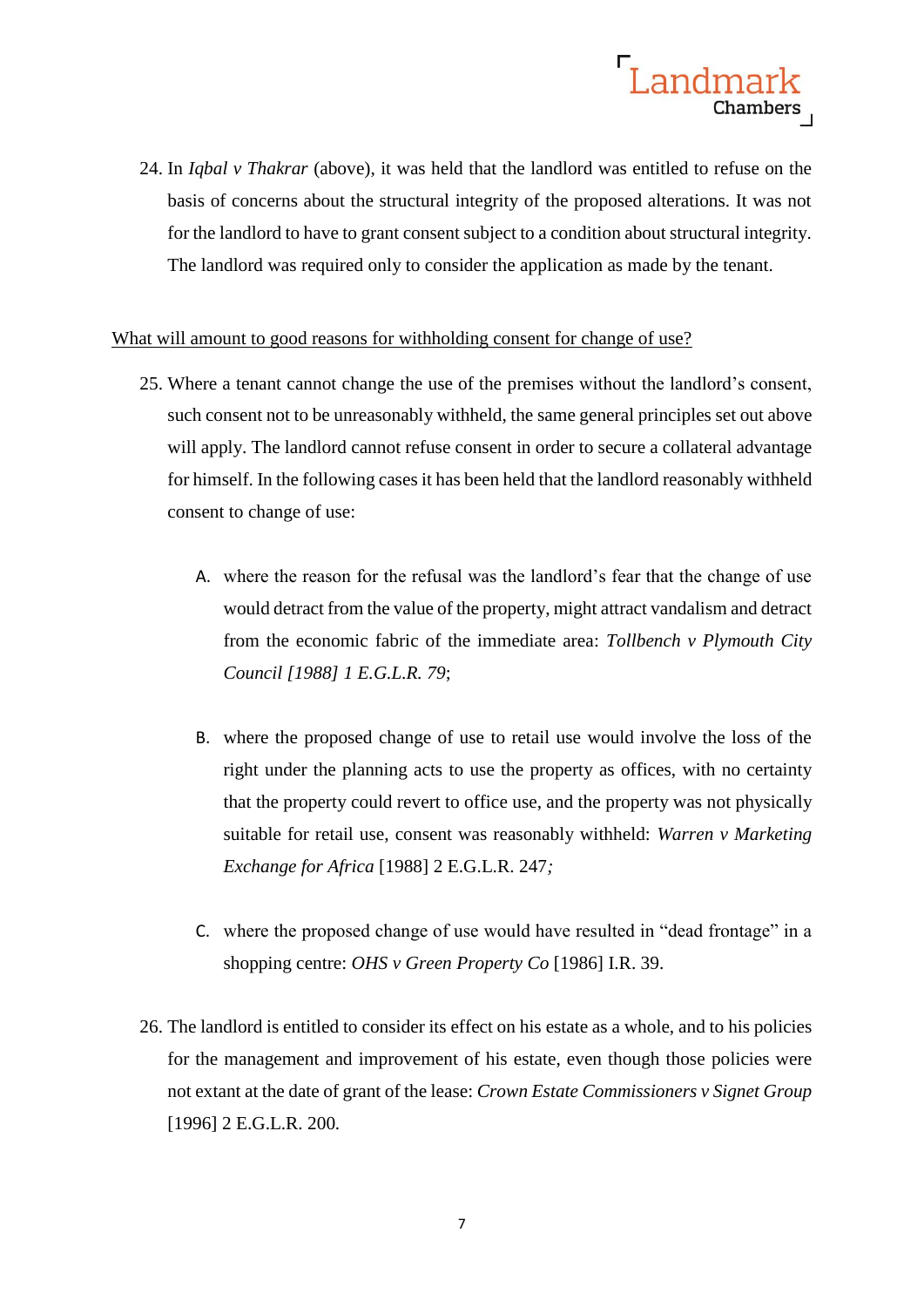Can a landlord refuse consent to alterations/change of use/application for planning permission on the basis that the proposal would thereafter entitle the tenant to enfranchise?

- 27. In the context of an alienation covenant, the older cases hold that a landlord is acting reasonably in refusing consent to an assignment that would entitle the assignee to the statutory right to enfranchise. In *Norfolk Capital Group Ltd Capital v Kitway* [1977] 1 QB 506, the assignor was a company so was not entitled to enfranchise under the Leasehold Reform Act 1967. The proposed assignee was an individual and therefore would be so entitled after a sufficient period of residence. The Court accepted that the inevitable detriment that enfranchisement would have on the landlord's proprietary and financial interests made it reasonable to refuse consent.
- 28. Similarly, in *Bickel v Duke of Westminster* [1977] 1 QB 517, the assignor held the property as an investment and therefore did not occupy it as their residence so were not entitled to enfranchise under the Leasehold Reform Act 1967. The proposed assignment was to an individual who would consequently acquire the rights to enfranchise. Again, it was held that the landlord's refusal on the basis of this risk was reasonable. Reliance was placed by Lord Denning on the fact that "much financial loss" would be suffered by the landlord.
- 29. However, these authorities must be contrasted to the more recent cases on the point. In *Mount Eden Land Ltd v Bolsover Investments Ltd* [2014] EWHC 3523 (Ch), the current use was as an office building. The tenant proposed certain alterations to convert the office building into residential flats. Residential use was not prohibited by the lease. On an application to the landlord for consent for the proposed alterations, the landlord refused on a number of grounds including that the tenant would thereby become entitled to collectively enfranchise. The Court of Appeal agreed with the judge at first instance that this was not a reasonable basis of refusal. The possibility of enfranchisement was considered wholly speculative, dependent on whether long leases were granted or not and the requisite number of lessees coming together to make the enfranchisement claim.
- 30. The earlier authorities were distinguished. The Court reasoned that *Norfolk Capital* and *Bickel* had been decided under the 1967 Act under which landlords did not receive fair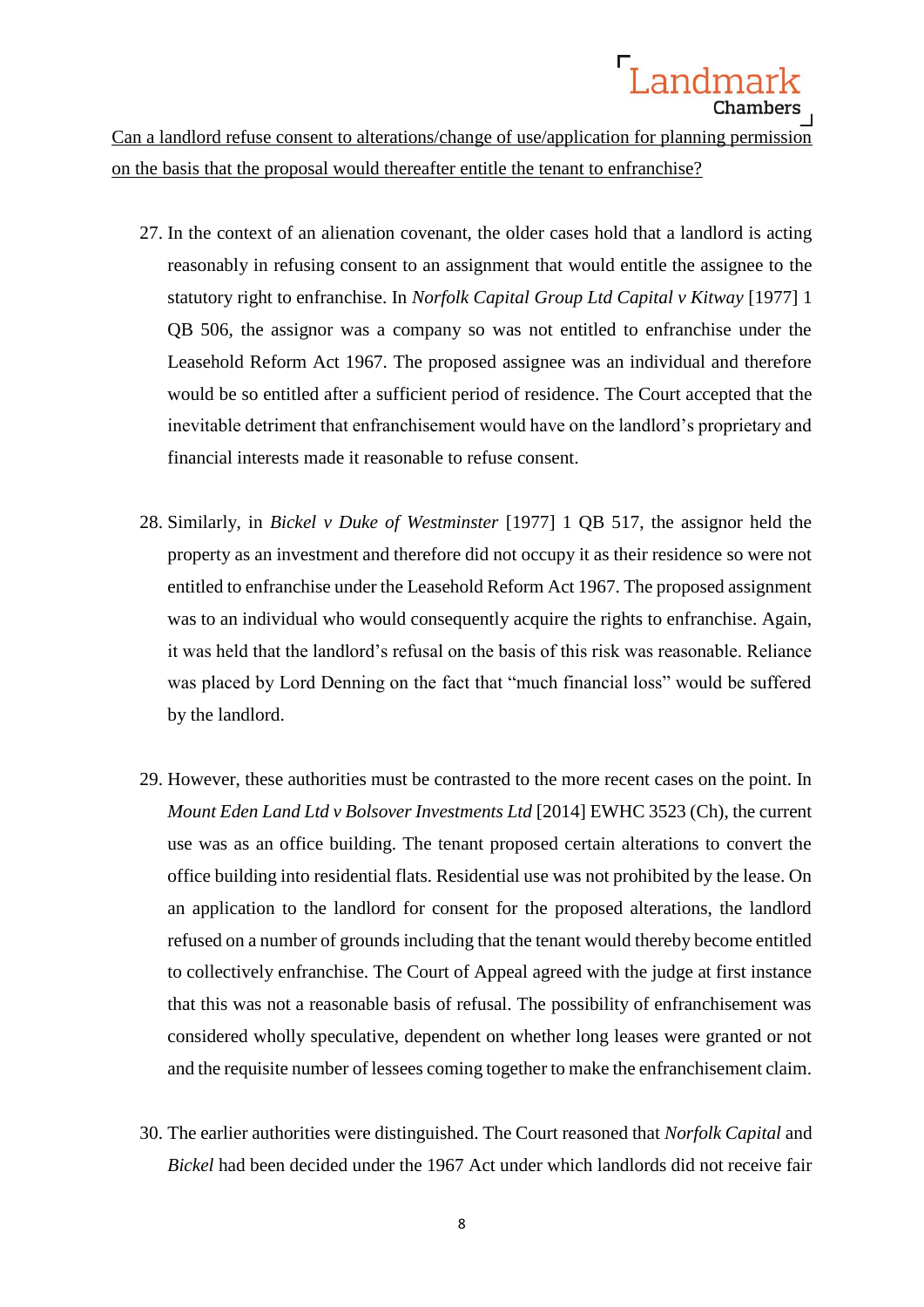

compensation for enfranchisement. In contrast, the 1993 Act provided proper compensation. Further, the leases in those earlier cases were significantly shorter; the lease in *Mount Eden v Bolsover* was for 999 years from 1913 and therefore the reversion was of much less value.

- 31. The same conclusion was reached by the Court of Appeal in *Rotrust Nominees Ltd v Hautford Ltd* (above). In that case:
	- A. The lease of a building commenced in 1985 for a term of 100 years. The building formed part of a terrace. The lease permitted residential use in addition to office use.
	- B. The tenant covenanted not to apply for planning permission without the prior written consent of the landlord, such consent not to be unreasonably withheld. The landlord refused consent to the tenant's application to make a planning application for change of use of the first and second floors of the building from office use (or use ancillary to retail use) to residential use. Consent was refused on the basis that such change of use would increase the prospect of successful enfranchisement under the 1967 Act because the proportion of the building in residential use would increase from 25% to 52%.
	- C. An additional reason given was that enfranchisement would damage the landlord's management of its estate.
	- D. The tenant refurbished the first and second floors. They did not require landlord consent for this because the refurbishment required no structural alteration and the lease did not require landlord consent for non-structural alterations.
- 32. The Court of Appeal held that the landlord's refusal of consent was unreasonable, for the following reasons:
	- A. The starting point is to ascertain the purpose of the covenant in issue. The question was whether the covenant requiring landlord consent to make a planning application included precluding the residential use of the first and second floors in order to prevent enfranchisement of the property.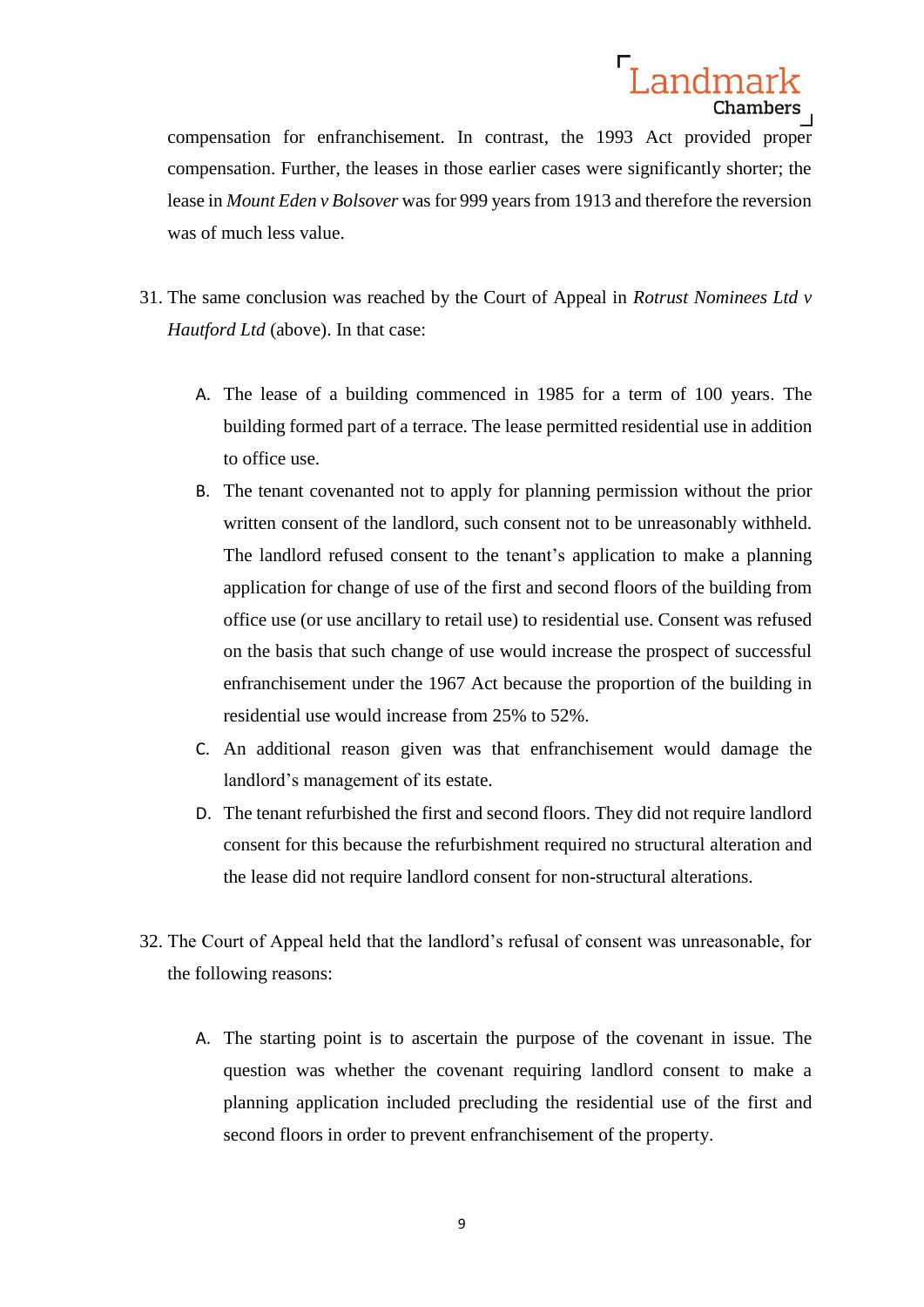B. The answer to that question was no. This was because the lease expressly permitted residential use of first and second floors.

Landmark

Chambers

- C. It was inconceivable that the original parties intended to create a situation where the tenant would be precluded from applying for planning permission for change of use for the 100 years of the term, even though any third party could so apply and the tenant could take advantage of any permission obtained.
- D. The fact that planning permission to change of use of the first and second floors would substantially enhance the prospects of success in an enfranchisement application by the tenant because of the increase in the residential floor area makes no difference to the analysis.
- E. The decisions in *Bickel* and *Norfolk Capital* do not address the interaction between a tenant's user covenant expressly permitting residential use and tenant's covenant prohibiting applying for planning permission without landlord consent. The general observations that a landlord can unreasonably withhold consent to an application where the proposal would enhance the prospects of enfranchisement are therefore inapplicable.
- F. In any event, the older cases arose in circumstances where the lease predated the 1967 Act.
- G. Wider management considerations are sufficiently met by the provisions in section 10(4) of the 1967 Act for the insertion of restrictive covenants in the transfer of the freehold.

#### Remedies where a landlord has unreasonably withheld consent

- 33. A tenant has two possible remedies for unreasonable withholding of consent for alterations or change of use.
- 34. First, the effect of an unreasonable refusal is that the proviso is lifted so the tenant is entitled to assign or carry out alterations without the need for the consent. However, it can be risky to alter/change use without consent in this scenario. If the landlord is later found to have been reasonable in withholding consent, the tenant will be in breach.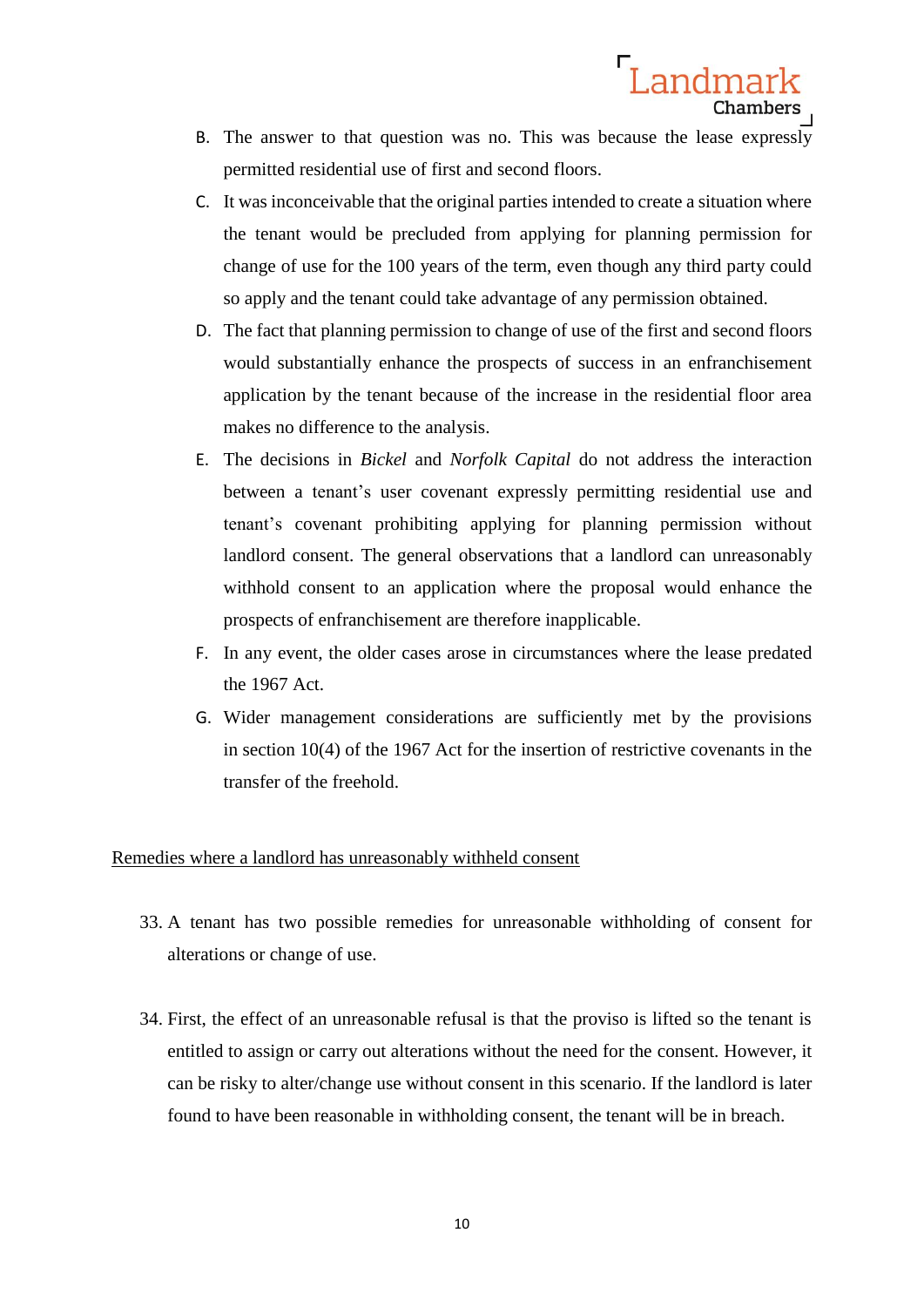35. Second, the tenant would be wise to seek a declaration that the landlord has unreasonably withheld consent before assigning without consent. A declaration can be sought by way of summary judgment. An expedited hearing might be preferable if there is doubt as to the ability to satisfy the summary judgment test. If there is minimal dispute of fact, a Part 8 claim would be appropriate. Declarations can be sought in the County Court – Landlord and Tenant Act 1954, section 53(1).

# **(C)Applications to modify covenants under s.84 of the Law of Property Act 1925**

- 36. The Land Chamber of the Upper Tribunal's power under s.84 of the Law of Property Act 1925 applies primarily to freehold covenants.
- 37. In addition, a tenant who holds under a lease for a term (whenever created) of more than 40 years can, after the expiration of 25 years of the term, apply to the Lands Tribunal for the modification or discharge of a restrictive covenant: s.84(12).
- 38. Where the lease expresses the term as running from a date earlier than the date of the lease the 25 years which must have expired are to be reckoned from the date of the lease: *Earl of Cadogan v. Guinness* [1936] Ch. 515*.*
- 39. The Tribunal can wholly or partially discharge or modify any restriction if any of the following grounds are made out:

*(a) that by reason of changes in the character of the property or the neighbourhood or other circumstances of the case which the Lands Tribunal may deem material, the restriction ought to be deemed obsolete;*

*(aa) that (in a case falling within subsection (1A)) the continued existence thereof would impede some reasonable user of the land for public or private purposes or, as the case may be, would unless modified so impede such user; or*

*(b) that the persons of full age and capacity for the time being or from time to time entitled to the benefit of the restriction, whether in respect of estates in fee simple or*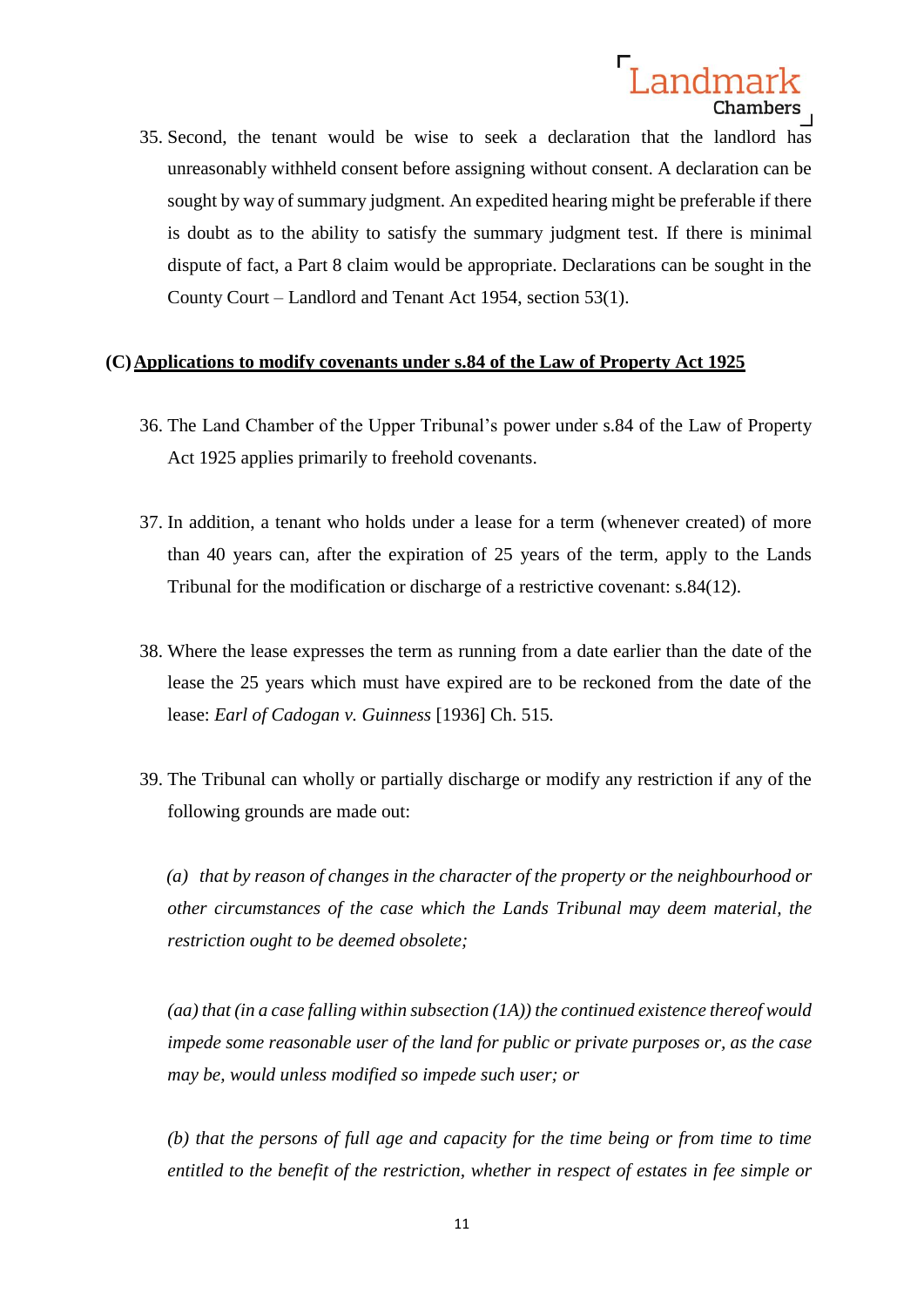*any lesser estates or interests in the property to which the benefit of the restriction is annexed, have agreed, either expressly or by implication, by their acts or omissions, to the same being discharged or modified; or*

*(c) that the proposed discharge or modification will not injure the persons entitled to the benefit of the restriction*

40. Section 84(1A) provides:

*(1A) Subsection (1) (aa) above authorises the discharge or modification of a restriction by reference to its impeding some reasonable user of land in any case in which the Upper Tribunal is satisfied that the restriction, in impeding that user, either— (a) does not secure to persons entitled to the benefit of it any practical benefits of substantial value or advantage to them; or (b) is contrary to the public interest;*

*and that money will be an adequate compensation for the loss or disadvantage (if any) which any such person will suffer from the discharge or modification.*

41. An order discharging or modifying a restriction may direct the applicant to pay to any person entitled to the benefit of the restriction such sum by way of consideration as the Tribunal may think it just to award under one, but not both, of the following heads:

(i) a sum to make up for any loss or disadvantage suffered by the person in consequence of the discharge or modification; or

(ii) a sum to make up for any effect which the restriction had, at the time when it was imposed, in reducing the consideration then received for the land affected by i

42. Section 84(1B) provides:

*In determining whether a case is one falling within subsection (1A) above, and in determining whether (in any such case or otherwise) a restriction ought to be*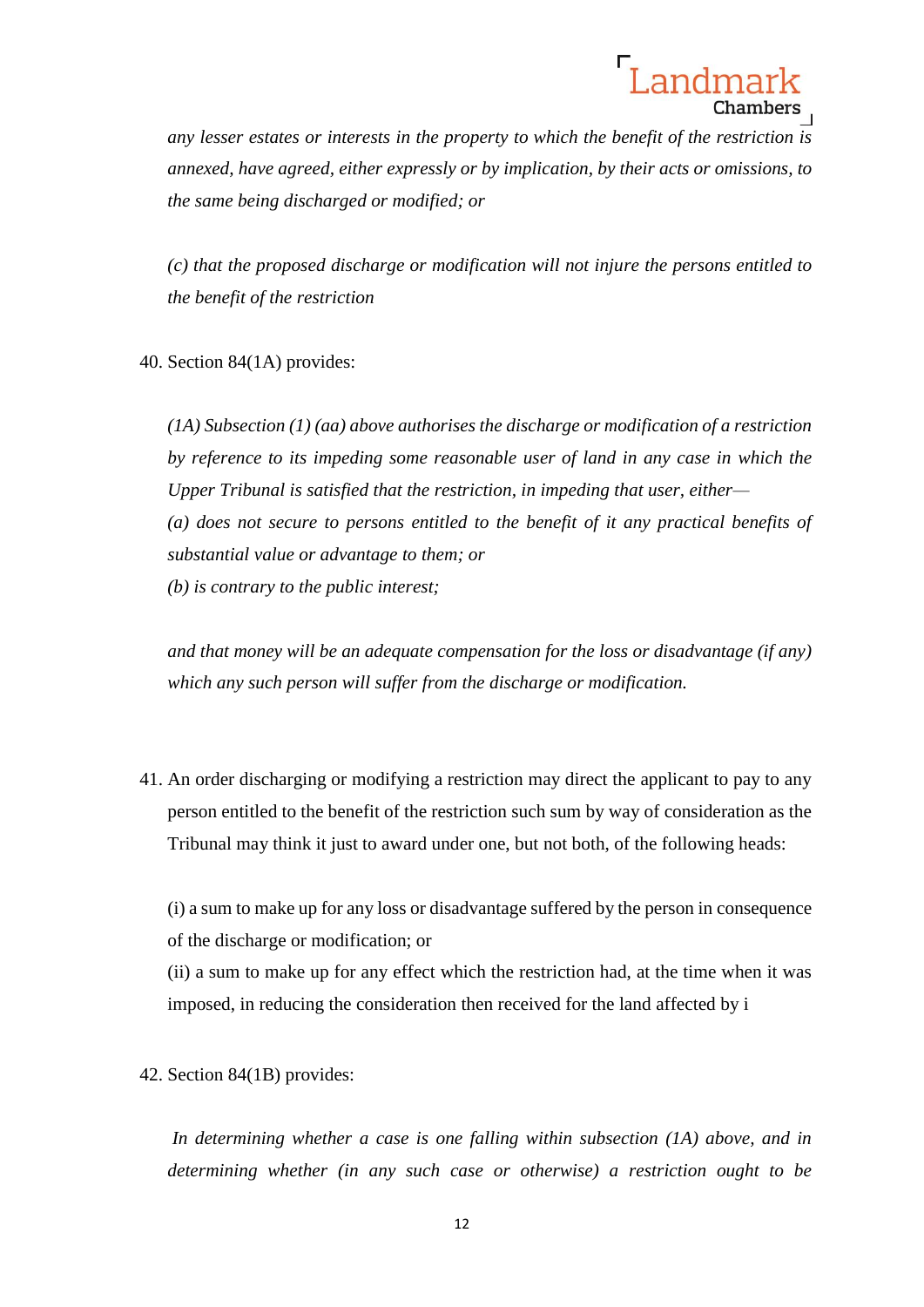*discharged or modified, the Upper Tribunal shall take into account the development plan and any declared or ascertainable pattern for the grant or refusal of planning permissions in the relevant areas, as well as the period at which and context in which the restriction was created or imposed and any other material circumstances.*

- 43. Section 84(1C) gives the Tribunal the power to add such further provisions restricting the user of or the building on the land affected as appear to the Lands Tribunal to be reasonable in view of the relaxation of the existing provisions, and as may be accepted by the applicant.
- 44. The power to discharge or modify restrictive covenants does not apply:
	- (a) to a mining lease;

(b) where the restriction was imposed on the occasion of a disposition made gratuitously or for a nominal consideration for public purposes;

(c) to restrictions imposed under statutory powers for the protection of any Royal Park or Garden;

(d) to restrictions created or imposed for naval, military or air force purposes, or for civil aviation purposes, so long as the restrictions are enforceable by the Crown;

(e) to a positive covenant;

(f) to a planning obligation (i.e. an obligation imposed by agreement under Section 106 of the Town and Country Planning Act 1990).

45. The applicant can be in difficulties if it is the original covenantor. In *Re Rudkin's Application* (1963) 16 P&CR 75, where the applicant was the original covenantor, the Tribunal expressed the view that it was "*justified in requiring from an original covenantor a somewhat higher proof of justification for the modification sought*." Similarly, it can be a struggle to establish that a covenant only recently imposed, albeit not agreed to by the applicant itself, has now become obsolete or no longer secures a practical benefit for the covenantee. S.84(1B) specifically directs the Tribunal to take into account "the period at which and the context in which the restriction was created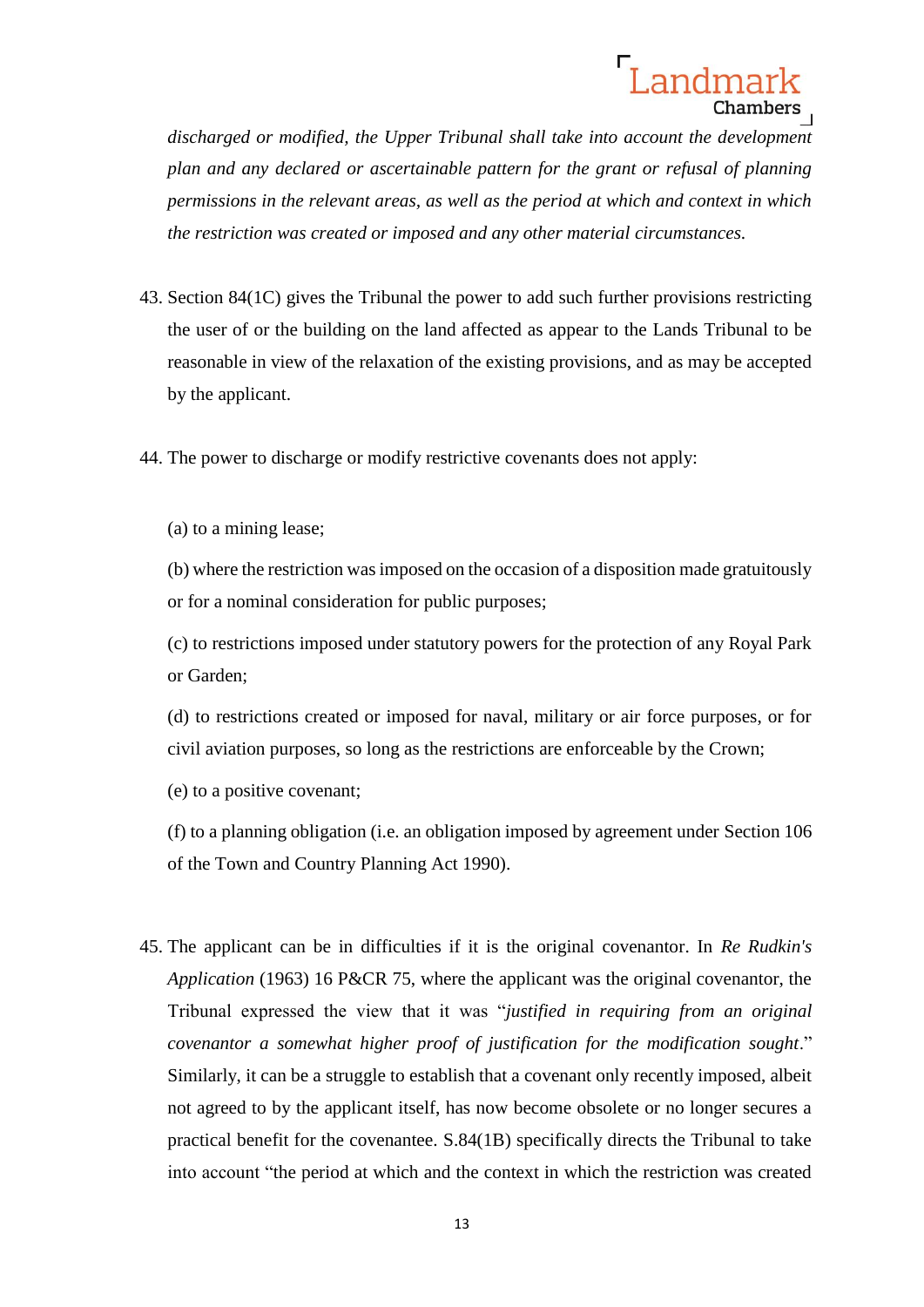

or imposed". In *Re Holden's Application* [2018] UKUT 21 the Tribunal took into account the fact that the covenant had only been imposed 4 years previously when the applicant purchased the property; the applicant could not show there had been changes to the property or the neighbourhood in that short period.

- 46. However, it is by no means impossible for an original covenantor to succeed in an application for discharge or modification, even where the covenant is relatively recent. In *Re Geall's Application* the Tribunal considered that a 30-year-old covenant was not recent and the application by the original covenantor succeeded. The Tribunal has reiterated that the recency of the covenant is not a decisive factor: *Re Barter's Application* [2017] UKUT 451.
- 47. Although the Tribunal does not have jurisdiction to modify easements, the knock-on effect of a modified or discharged covenant will often be that a connected easement is interpreted more permissively. A right of way used in connection with the property that is the subject of the application for discharge or modification is given a purposive interpretation so that the right of way can be used in connection with the new use, even if the literal words of the right of way seem not to permit it: *Hotchkin v McDonald* [2004] EWCA Civ 519. The right of way could serve any use permitted under the restrictive clause as modified by the Tribunal, or if the Tribunal were to discharge the restriction, the words referring to it in the grant of the right of way would become redundant.

#### Ground (aa)

- 48. Ground (aa) is the ground on which applications are most commonly granted. There are six questions that arise for determination under section 84(1)(aa) (see *Re Bass Limited's Application* (1973) 26 P & CR 156):
	- A. Whether the restriction impedes some reasonable user of the land;
	- B. if so, whether in so doing it secures to the objector any practical benefits;
	- C. if so, whether those practical benefits are of substantial value or advantage to it;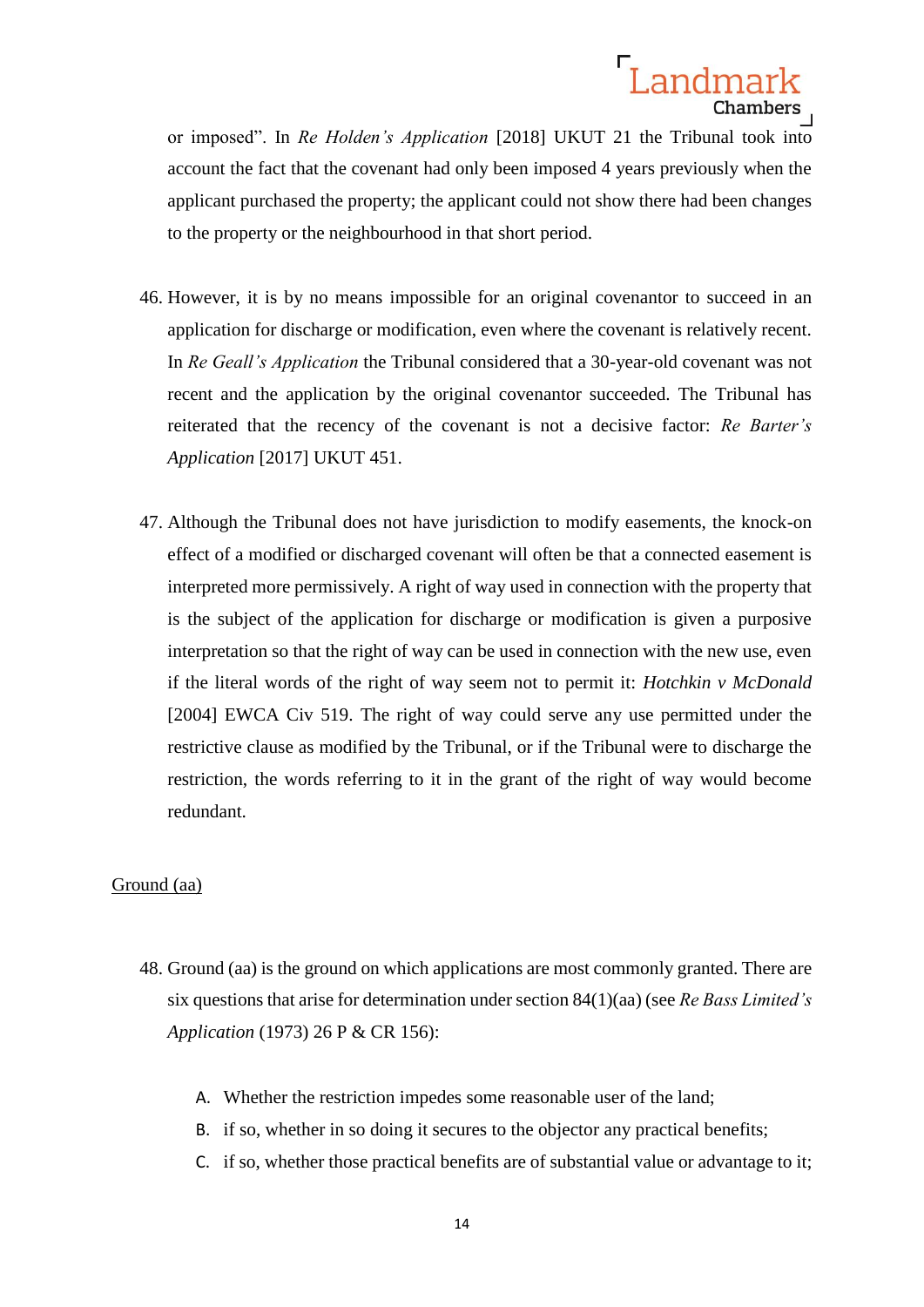and, if not,

D. whether money would be adequate compensation for any loss or disadvantage suffered;

Landmark

Chambers

- E. whether, if ground (aa) has been made out, the Tribunal should exercise its discretion in favour of the modification; and, if so,
- F. how much if anything should be awarded as compensation.
- 49. Where planning permission has been granted, it will be an unusual for the landlord/covenantee to succeed on an argument that the proposed use is not reasonable for the purposes of s.84(1)(aa): *Shephard v. Turner* [2006] 2 P&CR 28.
- 50. When relying on the 'limited benefit' test under s.84(1A)(a) the burden is on the applicant to show that the covenant does not secure to persons entitled to the benefit of it any practical benefits of substantial value or advantage to them. The objectors can rely on any benefit. Even aesthetic considerations, such as the loss of a nice view of pretty trees (*Re Hopkins' application* [2008] 7 WLUK 196) whether for private individuals (e.g. *Re Vince's Application* [2007] 9 WLUK 250) or quasi-public bodies (e.g. *Zenios v Hampstead Garden Suburb Trust Ltd* [2011] EWCA Civ 1645) can count as practical benefits of substantial value or advantage for which in many cases money cannot compensate for such loss
- 51. In terms of quantifying a substantial practical benefit, the objectors need to adduce evidence on the expected diminution in value of their property if the covenant were discharged or modified; a diminution in value amounting to a few percent of the total value of the objector's property will usually not be regarded as substantial. In *Re Geall's* [2018] UKUT 154 a 2.5% diminution in value (amounting to £65,000) was not considered a substantial practical benefit despite being a significant sum.

#### Ground (aa) public interest limb

52. The public interest test  $(s.84(1A)(b))$  in the second portal is notoriously difficult to satisfy. The Court of Appeal recently overturned the Upper Tribunal's decision that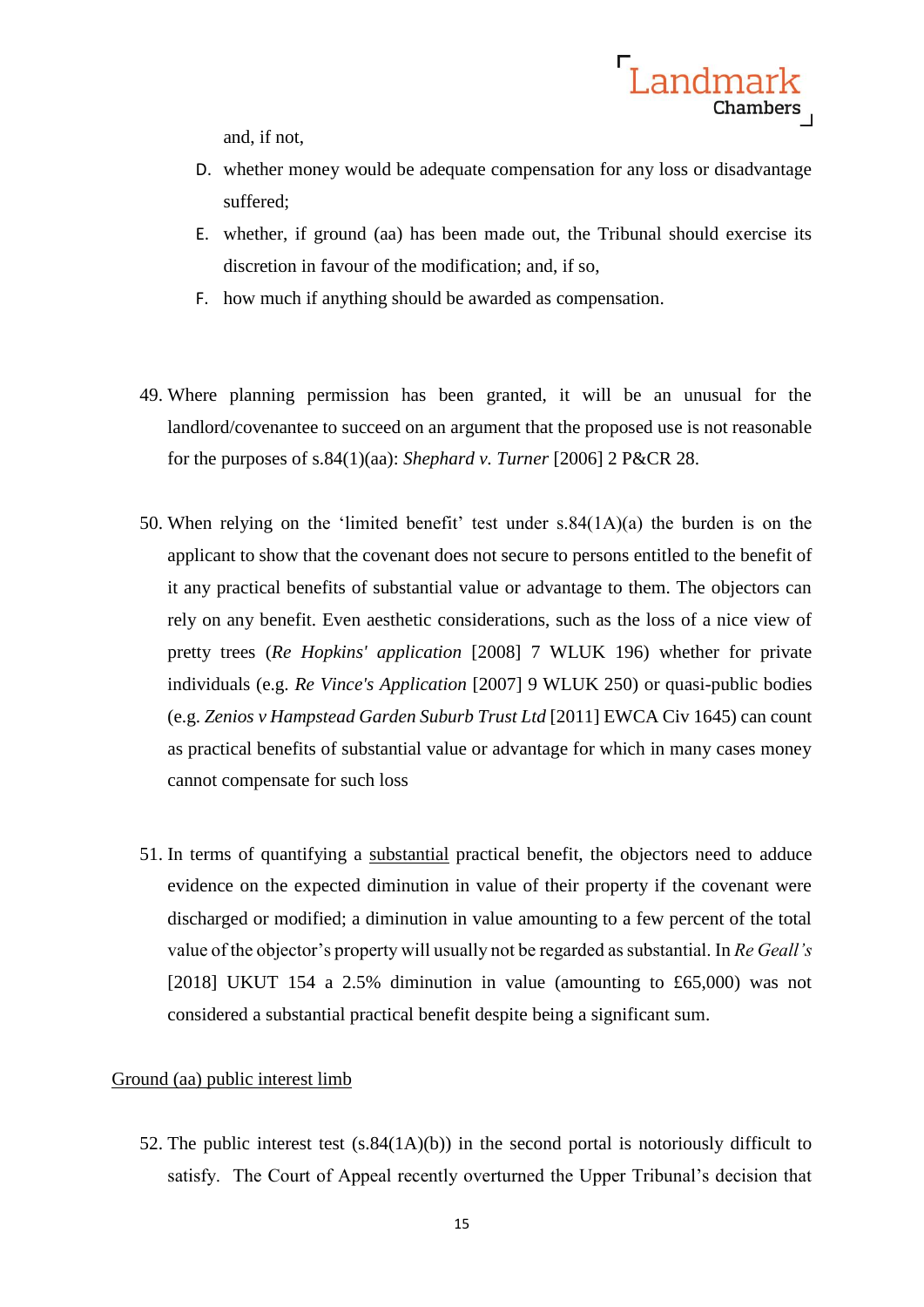the public interest test was satisfied in *Alexander Devine Children's Cancer Trust v Millgate Developments Ltd* [2018] EWCA Civ 2679 because the Tribunal had given too much weight to the fact that the development in breach of the covenant (13 affordable houses) had the benefit of planning permission. The questions of whether planning permission should be granted and whether upholding a covenant was contrary to the public interest were different, arising in different contexts.

53. Further, it is not sufficient for the public interest test that the applicant, for example, is a charity seeking to develop land previously used as a care home into flats to release funds for other charitable purposes: *Re Thomas Pocklington Trust Ltd* [2018] UKUT 256.

# Ground (a)

54. In respect of ground (a), threshold of obsolescence is high and rarely satisfied. For example, in *Derreb Ltd v Blackheath Cator Estate Residents Ltd* [2017] UKUT 209 it was held that a restrictive covenant requiring an area to be used as a sports ground or for the erection of detached houses was not obsolete despite the fact that the property had not been used as a sports ground since 1999 and the applicant contended that there was no prospect that planning permission would be granted for a scheme consisting wholly of detached houses. The Tribunal considered that the nature of the estate had not changed so as to make the restriction to detached houses obsolete.<sup>1</sup>

### Costs

1

55. Unless an objector has acted unreasonably, unsuccessful objectors will not normally be ordered to pay any of the applicant's costs. Successful objectors will usually be awarded their costs, unless they have acted unreasonably.

Recent application in offices to flats context: Waggot v Yip [2017] UKUT 108

<sup>&</sup>lt;sup>1</sup> The application succeeded on ground (aa) instead.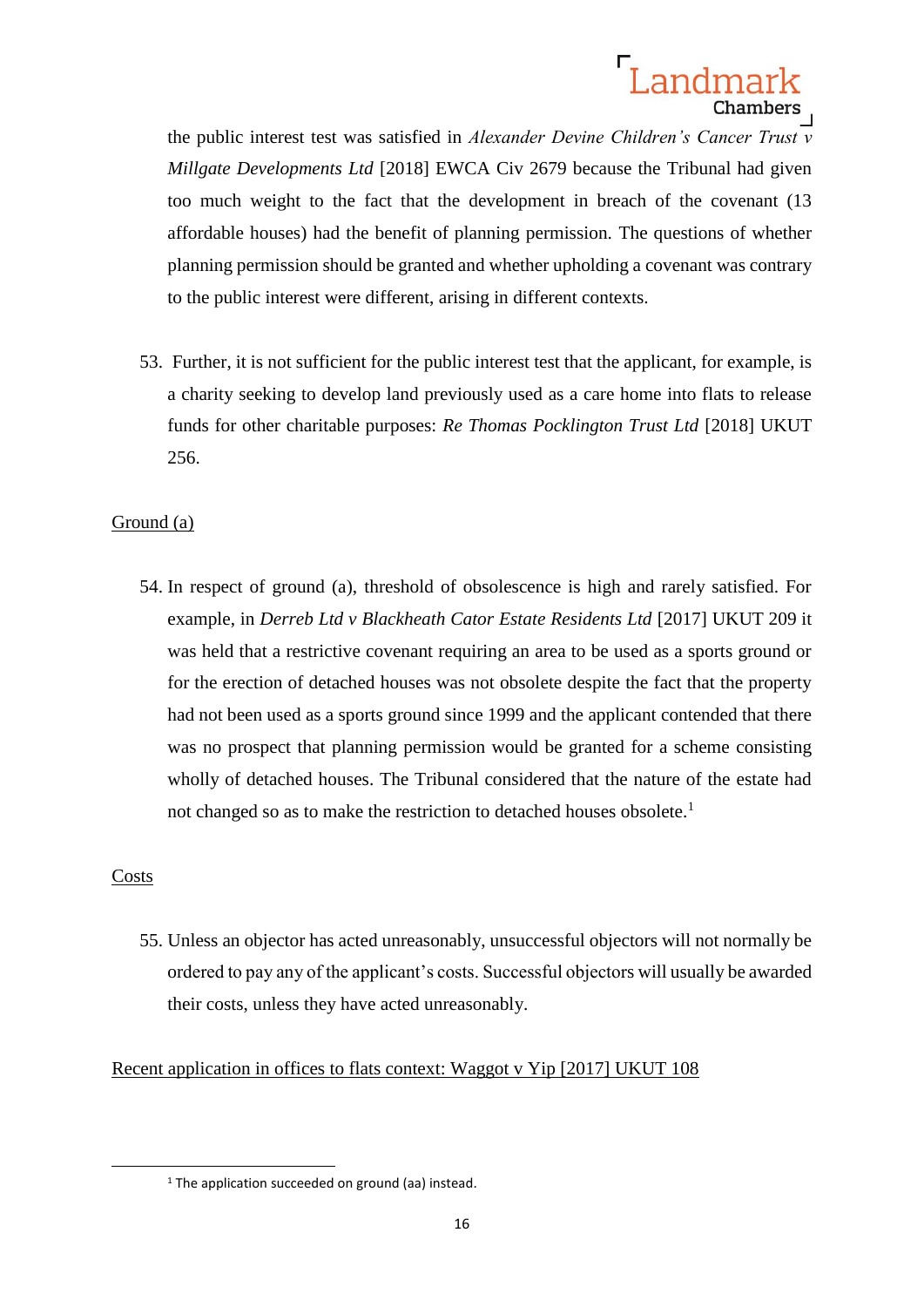- 56. In this case, the Waggots applied for the discharge of a covenant restricting the use of their land to office use only. The property had once been in residential use (until 1978) but had since been converted. The objector's land had, at the time of the covenant, been used as a pub, but later as a Chinese restaurant. At the time of the application the objector's land was no longer being used as a Chinese restaurant. The objector contended that the covenant conferred on him a valuable benefit: office use is far less likely to give rise to complaints about noise and cooking smells from a restaurant. The application relied on grounds (a), (aa) and (c).
- 57. Under ground (a), the applicants contended that there had been a significant change of emphasis in respect of the use of buildings within the immediate vicinity and the town centre. The applicants demonstrated the extent of the residential use in nearby properties in the town centre and relied upon the encouragement for such conversions from the Local Plan. Even the floors above the objector's restaurant were in residential use. The Tribunal accepted that the nature of the area had changed. The Tribunal held that the purpose of the covenant was to protect the former pub's business- this was supported by other covenants in the relevant transfer - and the risk of complaints about pub-goers from residents. The Tribunal rejected the objector's concerns that residential use would give rise to more complaints. The location of the restaurant's kitchen was distant from the applicant's property so the risk of noise and smells from ventilation equipment was low. The Tribunal also accepted that residents who choose to live in town centres would have to expect some level of disturbance. In any event, the risk was not currently real because there did not seem any prospect that the objector's land would be used as a pub or restaurant again. The application succeeded on this ground.
- 58. Under ground (aa), the applicants argued that the objector's concerns about increased complaints from potential residential occupiers were illusory. The Tribunal accepted this and held that any practical benefit was minimal. The extent of physical proximity of the properties meant that nuisance from smells was unlikely. Complaints about noise would also be unlikely given that residents in town centres can be expected to tolerate a greater amount of noise. The objector's evidence had been that he had never had a complaint from a resident in any other building during the period the restaurant had been operating. The application succeeded under ground (aa) too.